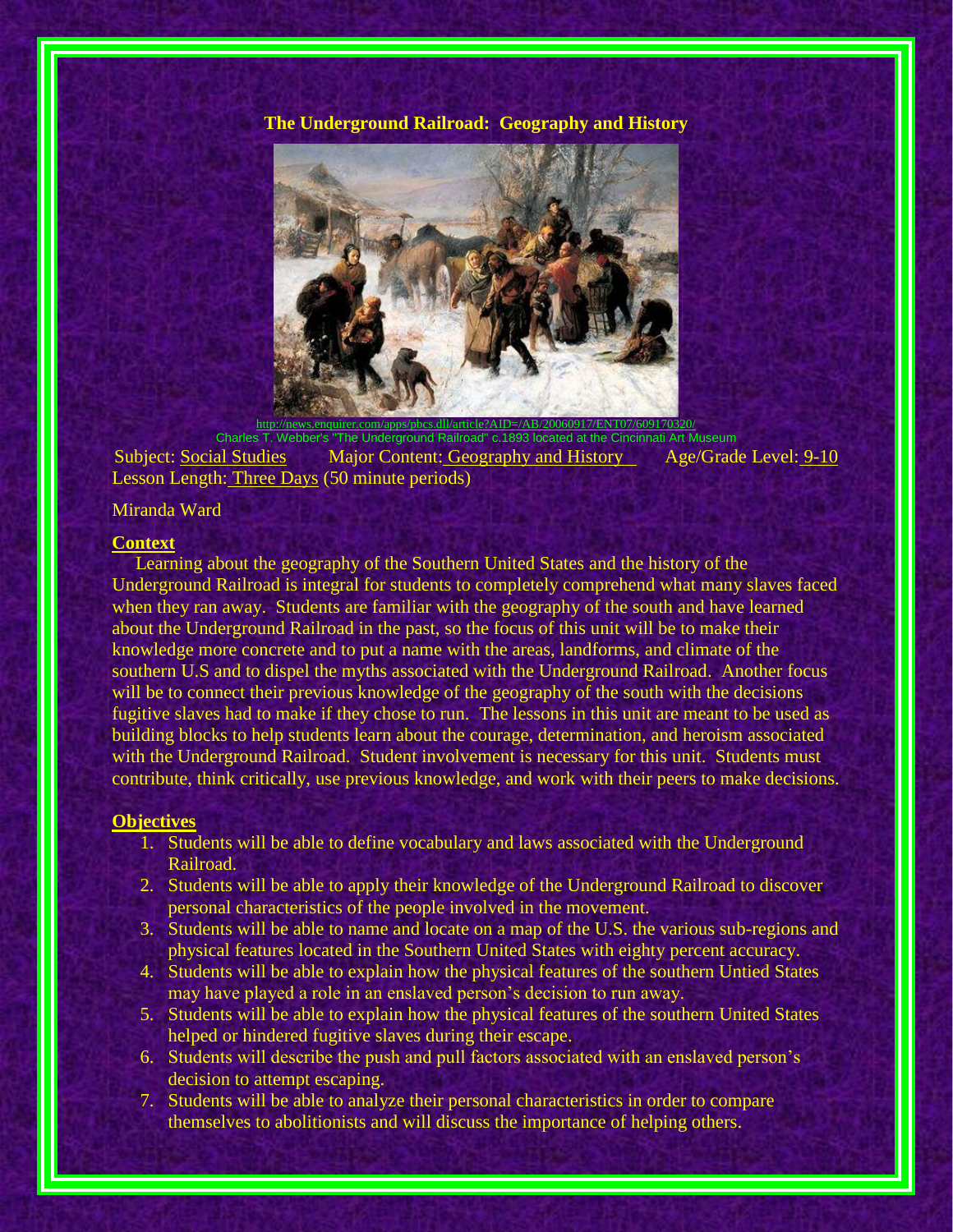#### **Connections**

Objective 1 and 2: **Goal 2.20** – Students understand, analyze, and interpret historical events, conditions, trends, and issues to develop historical perspective.

Objective 3, 4, 5, and 6: **Goal 2.19** – Students recognize and understand the relationship between people and geography and apply their knowledge to real-life situations.

Objective 4 and 5: **SS-HS-4.2.2** - Students will explain how physical (e.g., climate, mountains, rivers) and human characteristics (e.g., interstate highways, urban centers, workforce) of regions create advantages and disadvantages for human activities in a specific place.

Objective 6: **SS-HS-4.3.1** - Students will describe the movement and settlement patterns of people in various places and analyze the causes of the movement and settlement (e.g., push factors such as famines or military conflicts; pull factors such as climate or economic opportunity) and the impacts in the modern world (1500 A.D. to present) and United States (Reconstruction to present). Note: Although this is pre-Reconstruction U.S. Geography, the concepts of push factors and pull factors are still being taught to students.

Objective 7: **Goal 3.6** – Demonstrate ability to make decisions on ethical values.



Photo of a former slave who suffered from being severely beaten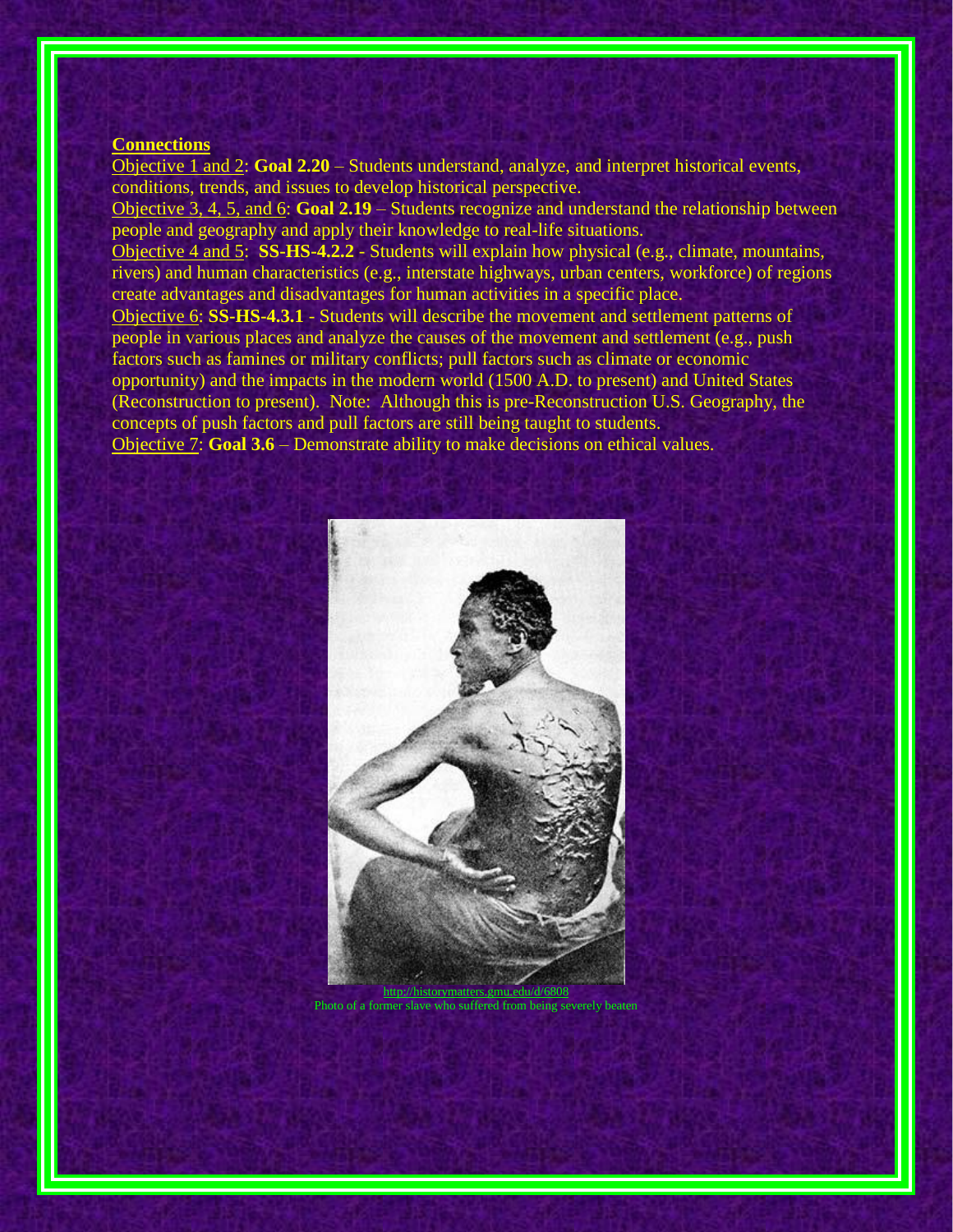## **Assessment Plan**

| <b>Learner Objective</b><br><b>Number</b> | <b>Type of</b><br><b>Assessment</b> | <b>Description of</b><br><b>Assessment</b>                                                                                                    | <b>Adaptations and/or</b><br><b>Accomodations</b> |
|-------------------------------------------|-------------------------------------|-----------------------------------------------------------------------------------------------------------------------------------------------|---------------------------------------------------|
| Objective 1                               | Formative                           | Define terms and laws on<br><b>Vocabulary Code</b><br>Worksheet                                                                               | Rephrase                                          |
| Objective 2                               | Formative                           | <b>Writing Activity where</b><br>students summarize their<br>thoughts of the people<br>who participated in the<br><b>Underground Railroad</b> | Rephrase                                          |
| Objective 3                               | Formative                           | Label a map with sub-<br>regions and physical<br>features                                                                                     | Rephrase                                          |
| Objective 4                               | Formative                           | <b>Small Group Discussion</b><br>of physical features and<br>their connection to the<br><b>UGRR.</b> Worksheet and<br><b>Journal Entry</b>    | Rephrase                                          |
| Objective 5                               | Formative                           | <b>Small Group Discussion</b><br>of physical features and<br>their connection to the<br><b>UGRR.</b> Worksheet and<br><b>Journal Entry</b>    | Rephrase                                          |
| Objective 6                               | Formative                           | <b>Small Group Discussion</b><br>of push and pull factors in<br>connection to the UGRR.<br><b>Worksheet and Journal</b><br><b>Entry</b>       | Rephrase                                          |
| Objective 7                               | Formative                           | <b>Journal Entry</b>                                                                                                                          | Rephrase                                          |

# **Resources, media, and technology**

- 1. Vocabulary Code Worksheet
- 2. Selected passages from *His Promised Land: The Autobiography of John P. Parker, Former Slave and Conductor on the Underground Railroad* (I suggest page 25 paragraph 2 to the bottom of page 27, page 73 paragraph 3 and 4, page 87 paragraph 2, page 99 paragraph 5, chapter 11 page 118 to page 121.)
- 3. Map of Underground Railroad Routes from <http://www.safepassageohio.org/resources/Lesson4.pdf>
- 4. Map of Underground Railroad Routes from <http://education.ucdavis.edu/NEW/STC/lesson/socstud/railroad/images/map2.gif>
- 5. The Class text *World Geography Today*. Written by Prof. David M. Helgren and Prof. Robert J. Sager. Published by Holt, Rinehart and Winston, Austin, 2000.
- 6. Worksheet for small group activity.
- 7. Outline for notes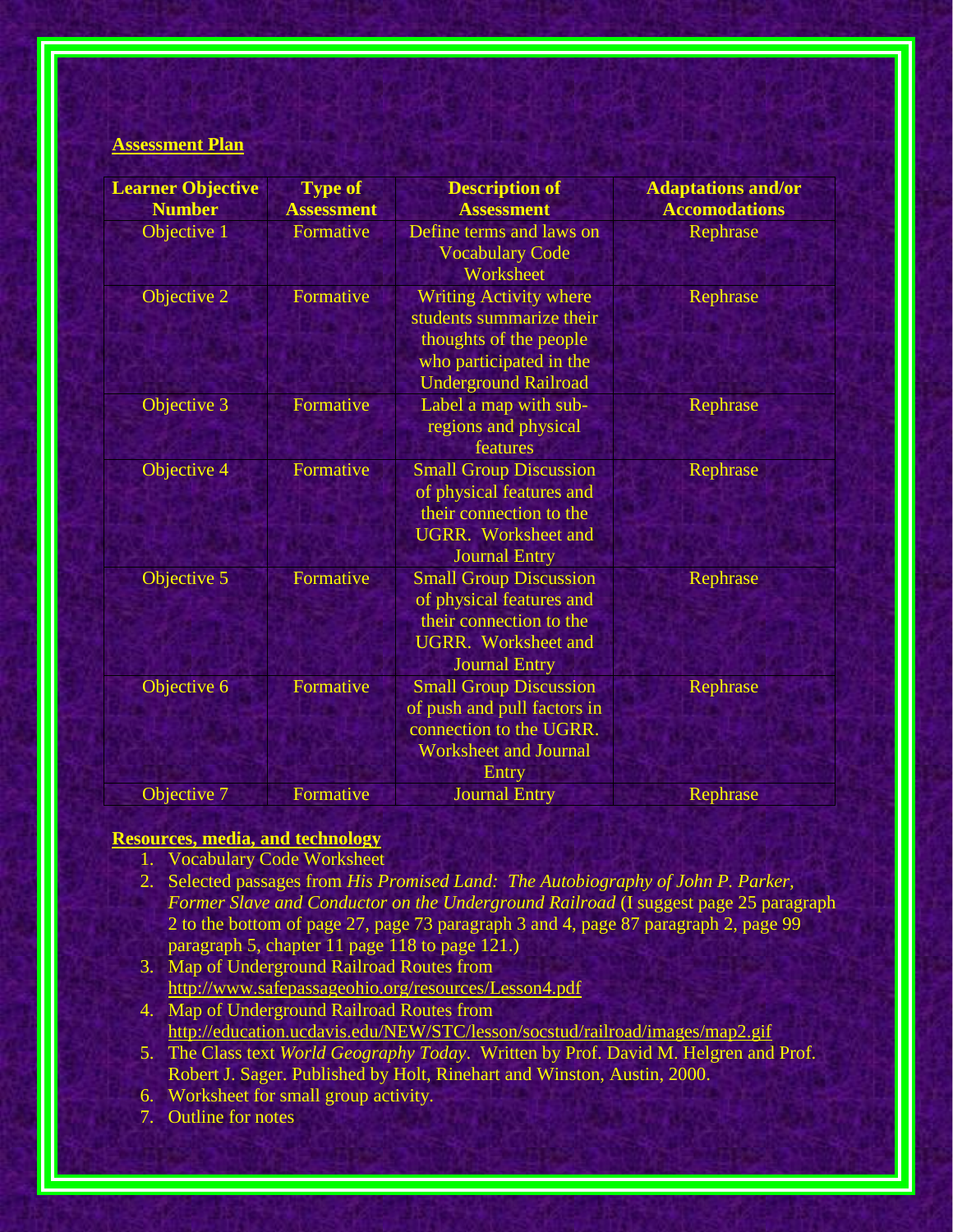### **Procedures**

Day One

- $\cdot$  Introduce the unit using the vocabulary code worksheet. It is meant to be a fun activity, but is also informative. Give students time to think about the definitions of the words, then provide the actual definitions to the class (10-15 minutes).
- Open the discussion with passages from *His Promised Land: The Autobiography of John P. Parker, Former Slave and Conductor on the Underground Railroad*. The basis of the activity is provide background information about the Underground Railroad and to facilitate a discussion regarding why slaves chose to run away, the dangers they faced along the way, the dangers that abolitionists faced when they helped fugitive slaves, and finally, the personal characteristics of the people who were passengers, conductors, and agents on the Underground Railroad.
- Wrap up the lesson by asking students to summarize the discussion in one paragraph in their journals and to focus on one of the following characteristics that are descriptive of participants of the Underground Railroad to describe the fugitive slaves and abolitionists: heroic, brave, sacrificial, determined or creative.

#### Day Two

- $\cdot$  Introduce the topics of the lesson to students by asking them about the physical geography of the South and what they know about the Underground Railroad.
- Provide handout to students for the Small Group Activity and put one of the maps of the Underground Railroad routes up using the overhead projector. Explain the activity. Be sure to remind students of the importance of physical features and needs that the fugitive slaves will face when they escape (e.g. mountains, rivers, climate, and food).
- After both groups have chosen their four slaves, we will have a time of discussion. Each group must justify their decisions. We will compare the decisions of the two groups.
- $\triangle$  To wrap up the lesson, have students write a paragraph in their journals that describes what slaves had to consider before making the decision to run away and have the students state what it would take for them to run if they were in a similar situation.



Photo of the front of Rev. John Rankin's home in Ripley, Ohio.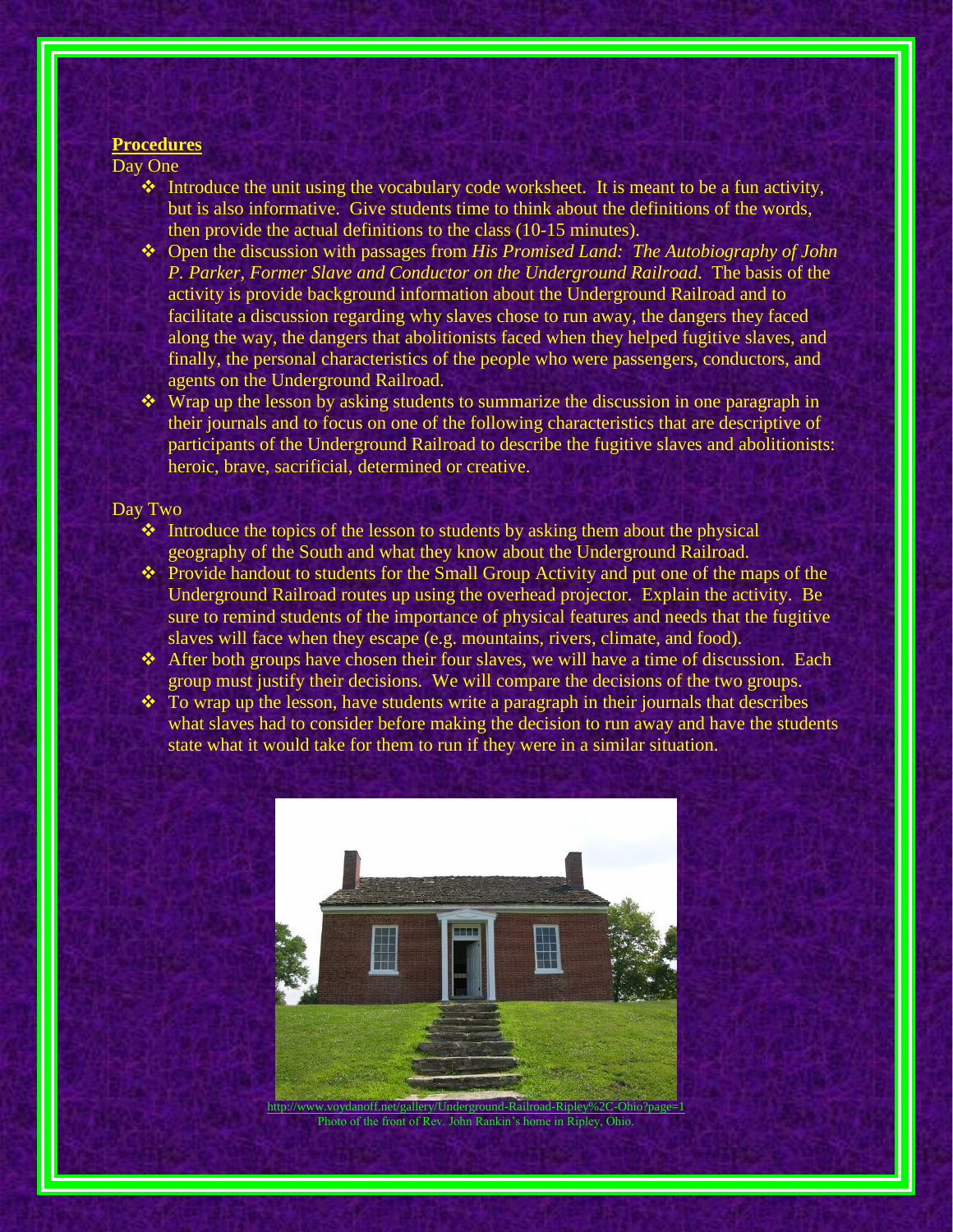### Day Three

- Introduce the topics of the lesson to students by reading the passage about Eliza from *His Promised Land* (page 123 paragraph 1 to page 125 paragraph 3).
- Provide an outline for notes to the class. Included on the outline should be information about Rev. John Rankin and his family, Levi Coffin, John P. Parker, Harriet Beecher Stowe, and information on the Ohio River.
- $\cdot \cdot$  The next portion of the class should be used to discuss local history and to bring a personal understanding of the risks that abolitionists faced and the personal characteristics of the abolitionists to the students. The questions should also help to promote moral education while still covering content. Ask the following questions to the class: What role did the Ohio River play in fugitive slaves quests for freedom? Why was it necessary for there to be strong groups of abolitionists along the Ohio River? What risks did these abolitionists take by helping fugitive slaves? Why do you believe the abolitionists took those risks? Would you be willing to take those risks to help someone in need of assistance? If you were living during that period in U.S. history, what would it take for you to help a fugitive slave? What would it take for you to avoid helping a fugitive slave?
- $\bullet$  To wrap up the lesson, have the students write their final journal entry for the unit. In one paragraph answer the following questions: do your present actions represent how you would have reacted in a situation where you could either help a fugitive slave or turn them away? In your life, how do you view helping others? Is it necessary or do you believe it to be unnecessary? Provide examples to support your views.



[http://lcweb2.loc.gov/cgi-bin/query/r?pp/PPALL:@field\(DOCID+@lit\(98504457\)\)](http://lcweb2.loc.gov/cgi-bin/query/r?pp/PPALL:@field(DOCID+@lit(98504457))) Various forms of restraint devices used on enslaved people.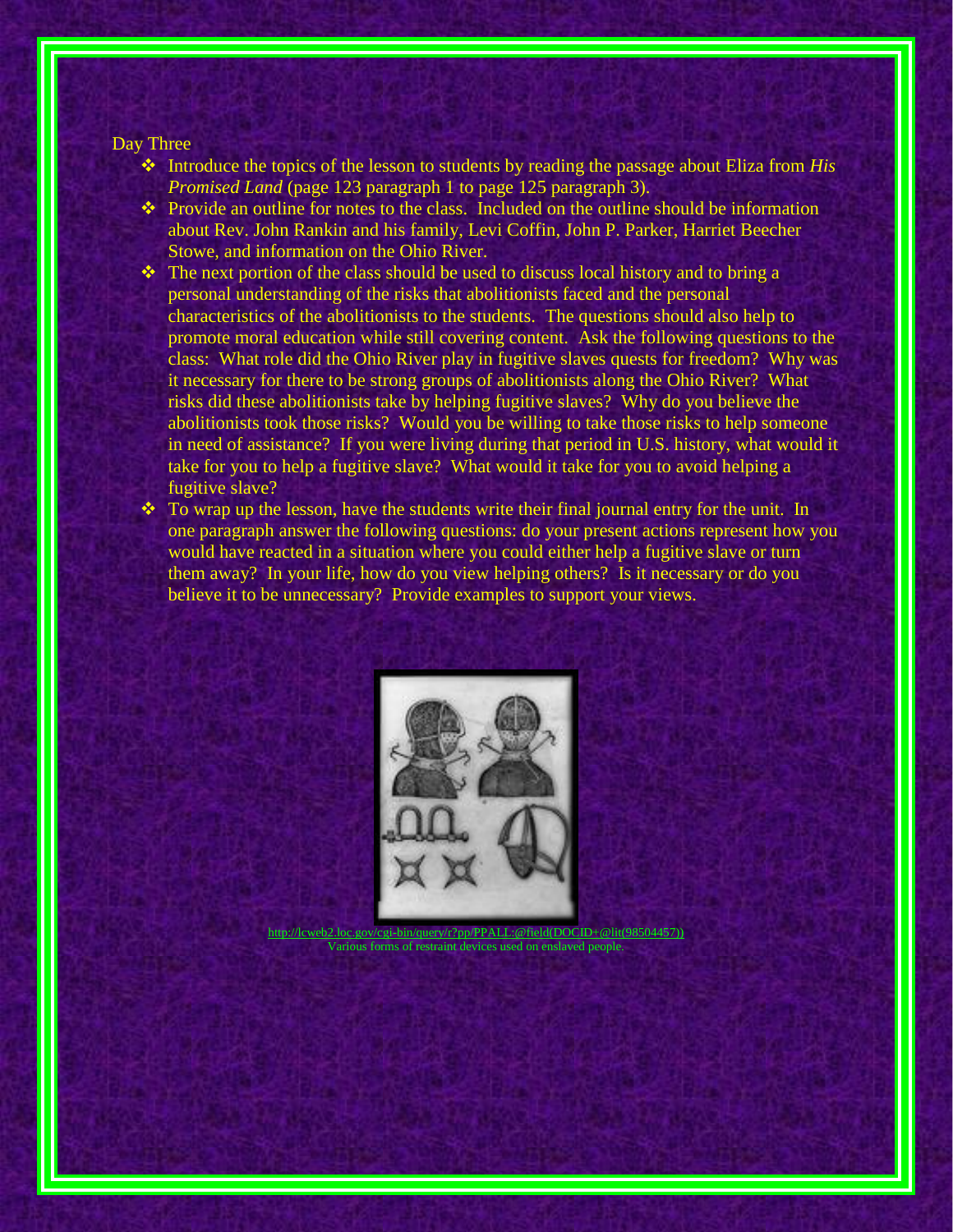# Vocabulary Code Worksheet

Below is a list of vocabulary words for the unit. In Column A, write what you believe is the definition of the word. You will fill in the actual definition in Column B when we go over the worksheet as a class.

|                              | <b>Column A</b> | <b>Column B</b> |
|------------------------------|-----------------|-----------------|
| 1. Dry Goods                 |                 |                 |
| 2. Hardware                  |                 |                 |
| 3. Depot or Terminal         |                 |                 |
| 4. Conductor                 |                 |                 |
| 5. River Jordan              |                 |                 |
| 6. Grand Central Station     |                 |                 |
| 7. Canaan                    |                 |                 |
| 8. Midnight                  |                 |                 |
| 9. Passenger                 |                 |                 |
| 10. Package                  |                 |                 |
|                              |                 |                 |
| 11. Agent                    |                 |                 |
| 12. Drinking Gourd           |                 |                 |
| 13. Three-Fifths Compromise  |                 |                 |
|                              |                 |                 |
|                              |                 |                 |
|                              |                 |                 |
| 14. Fugitive Slave Law, 1850 |                 |                 |
|                              |                 |                 |
|                              |                 |                 |
|                              |                 |                 |
|                              |                 |                 |
|                              |                 |                 |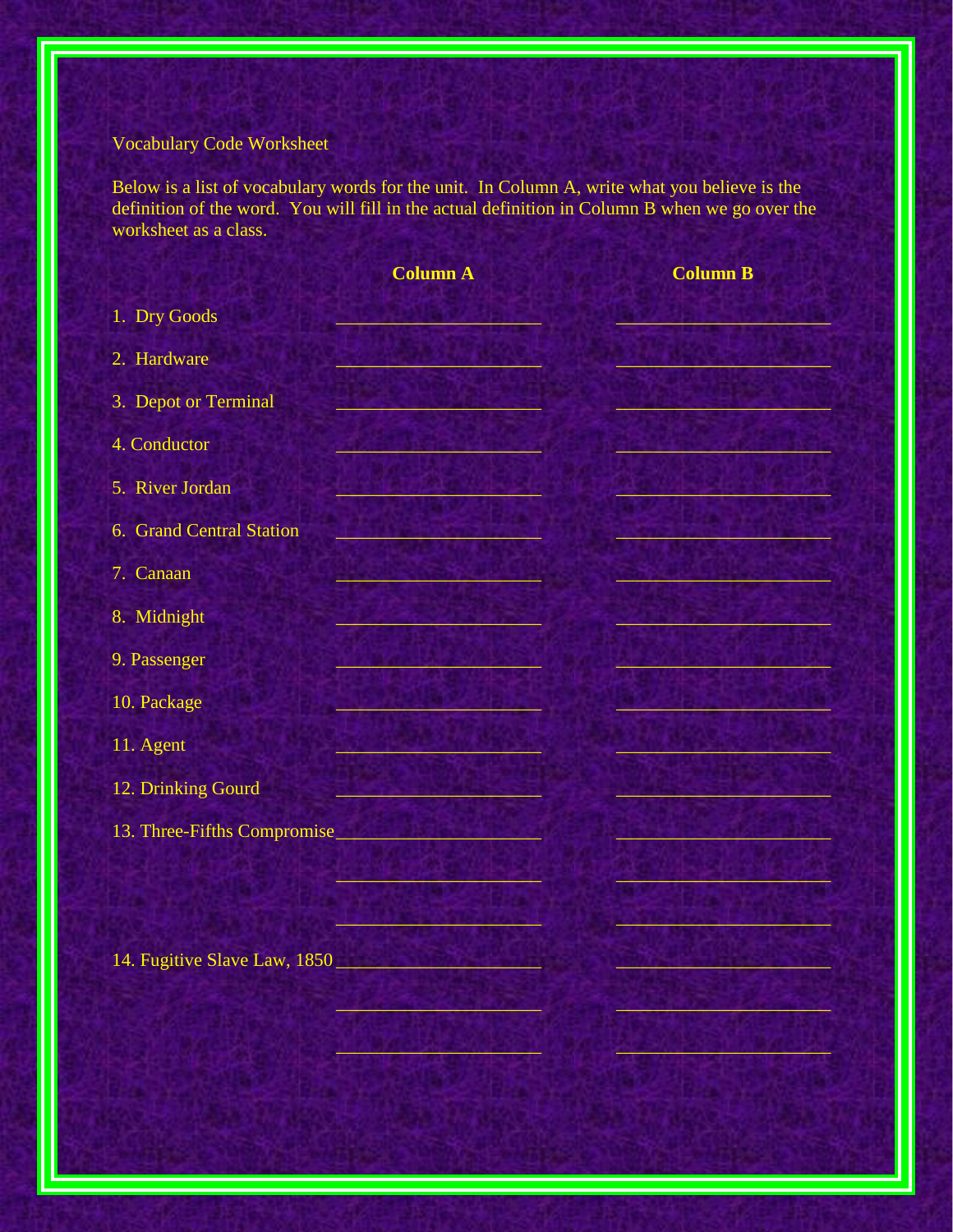

<http://www.safepassageohio.org/resources/Lesson4.pdf>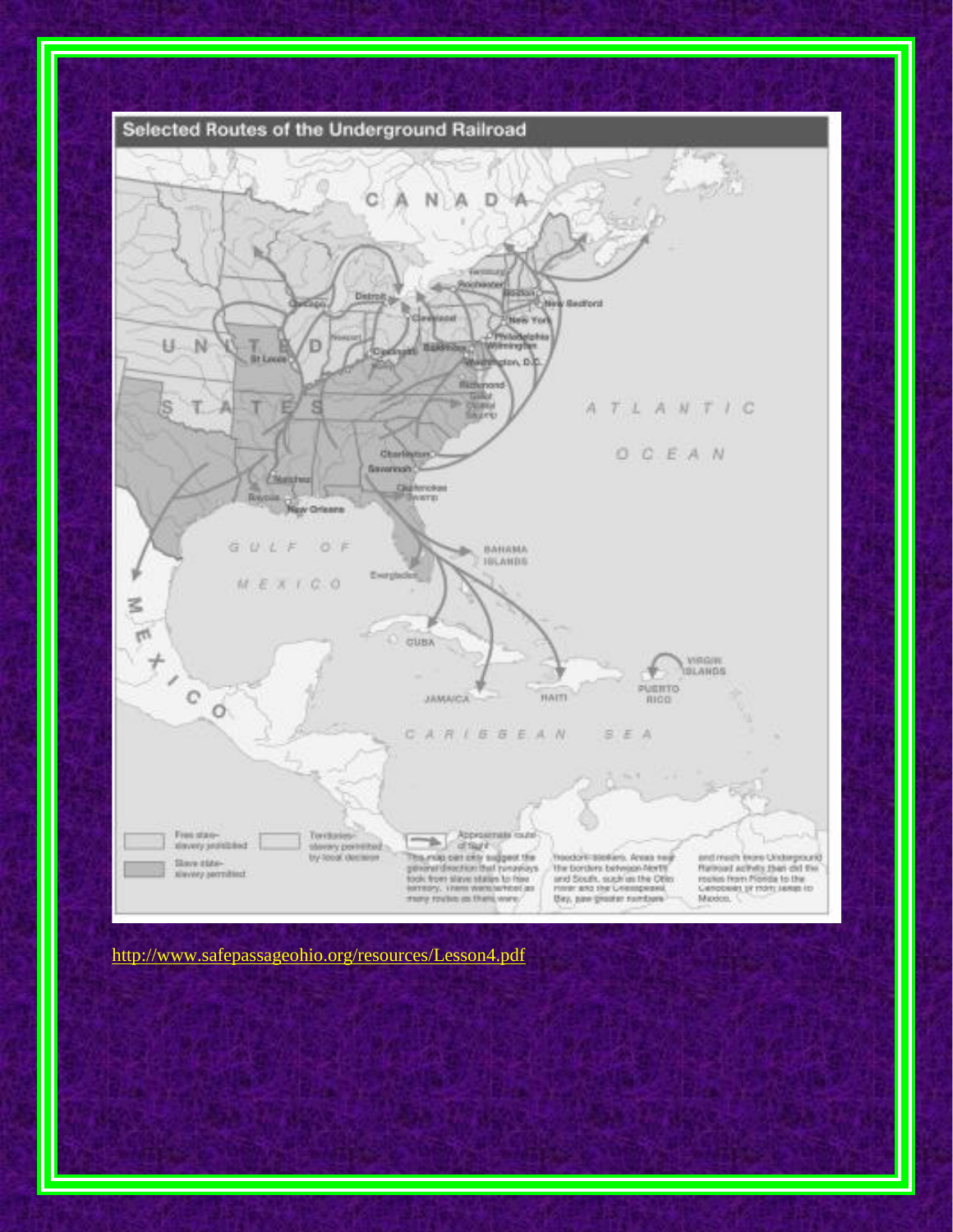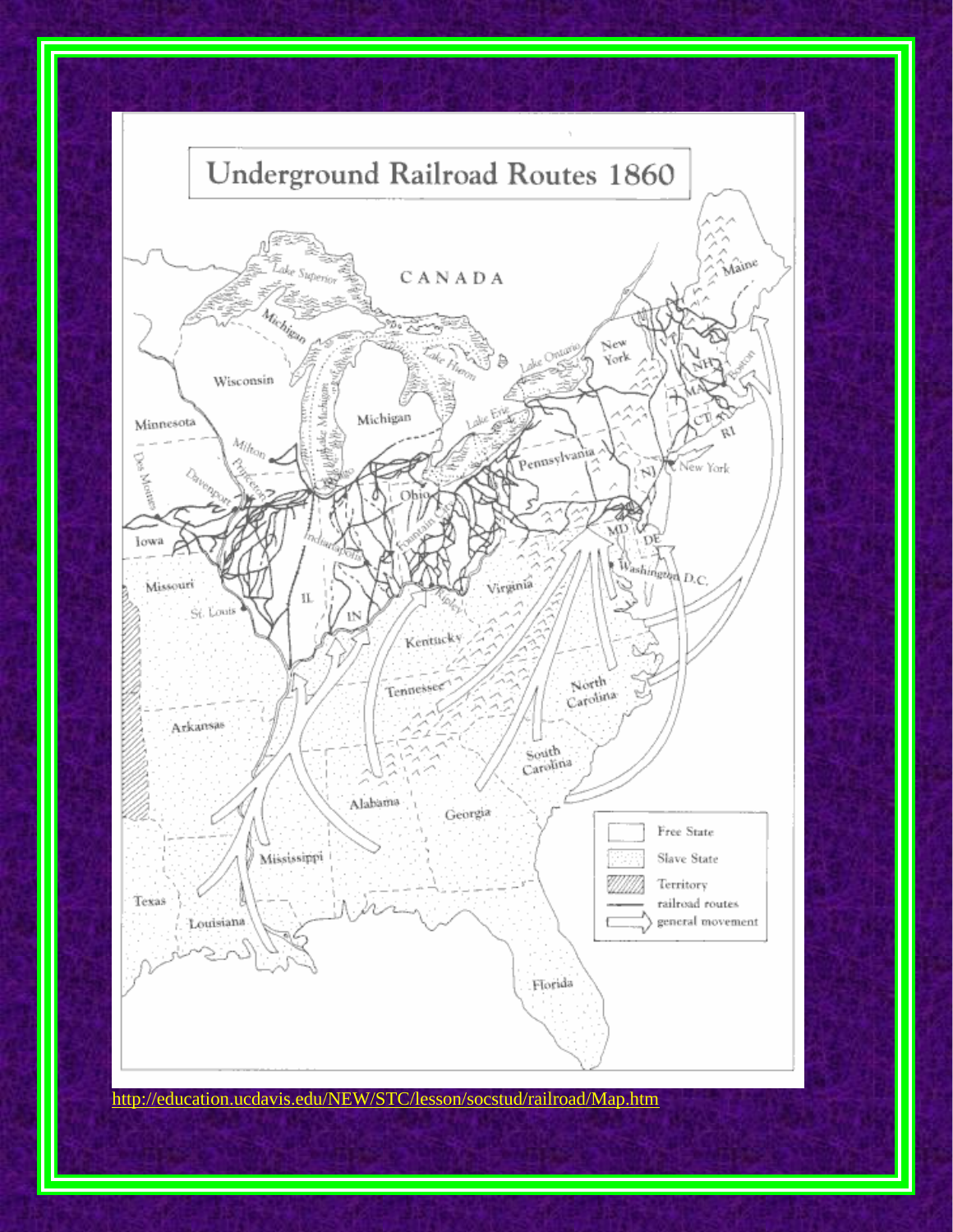Worksheet for Small Group Activity Name:

Class Period:

 The year is 1852. You are in northern Alabama where many slaves are being oppressed. Local abolitionists have arranged for 4 enslaved people to escape in order to make their way to Canada. Below is a list of slaves who are willing to make the journey. You and your group members must decide who gets to escape. As a group choose 4, and only 4, people to make the escape. Individually, write your group's decisions below and provide justification for each person in at least two sentences and include geographical features that helped your group make each decision.

- 1. An elderly woman who has never seen her grandchildren who live in Canada.
- 2. A young man who is beaten at least once a week.
- 3. A young woman who is married (to number 4) but lives on a different plantation than her husband. They have a child (number 5) who is about to be sold to a man from New Orleans, Louisiana.
- 4. A young man who is married (to number 3) but lives on a different plantation than his wife. They have a child (number 5) who is about to be sold to a man from New Orleans, Louisiana.
- 5. A 5-year-old boy who is about to be sold to a man from New Orleans, Louisiana. He will be separated from his parents (number 3 and number 4) in the process.
- 6. A woman in her twenties who is abused by her master and has no family.
- 7. A 15-year-old boy who is very ill, but could be cured if he makes it to Canada.
- 8. A 9-year-old girl who was sold when she was 6. Her parents have since earned their freedom, and they have been searching for her. Due to local hostilities, they were forced to move to Ohio. If the little girl makes it to Ohio, she will be reunited with her family.
- 9. A 32-year-old man who is strong, healthy, and good-looking.

| The Final Four                             |                                       |  |  |
|--------------------------------------------|---------------------------------------|--|--|
| 1.<br><u> Little von de statistike en </u> |                                       |  |  |
| Justification-                             |                                       |  |  |
| the product of the con-                    |                                       |  |  |
|                                            |                                       |  |  |
| 2.<br>an wuxuu saa sacaana k               |                                       |  |  |
| Justification-                             | <b>SHOW DOWN HOMES</b>                |  |  |
|                                            |                                       |  |  |
|                                            |                                       |  |  |
| $\overline{3}$ .                           |                                       |  |  |
| Justification-                             | <b>OUTSTAND BEEN THE REPORT OF ST</b> |  |  |
|                                            |                                       |  |  |
| <b>REGISTER</b>                            |                                       |  |  |
| 4.<br><b>PRAISPICAL DAY</b>                |                                       |  |  |
| Justification-<br><b>DANC SPANNERS AND</b> |                                       |  |  |
|                                            |                                       |  |  |
|                                            |                                       |  |  |
|                                            |                                       |  |  |